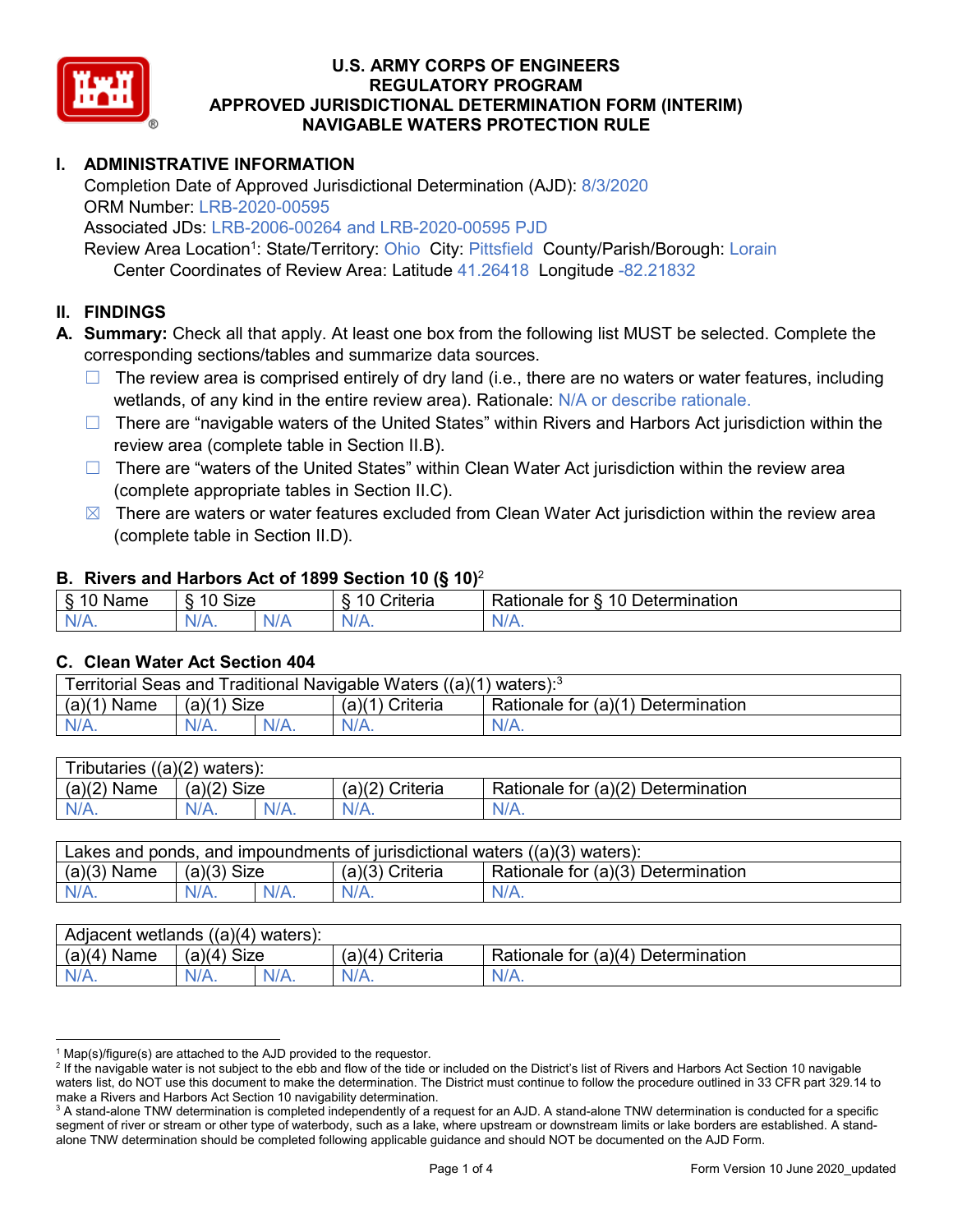

# **D. Excluded Waters or Features**

| Excluded waters $((b)(1) - (b)(12))$ : <sup>4</sup> |                       |                |                                                                                                     |                                                                                                                                                                                                                                                                                                                                 |  |
|-----------------------------------------------------|-----------------------|----------------|-----------------------------------------------------------------------------------------------------|---------------------------------------------------------------------------------------------------------------------------------------------------------------------------------------------------------------------------------------------------------------------------------------------------------------------------------|--|
| <b>Exclusion Name</b>                               | <b>Exclusion Size</b> |                | Exclusion <sup>5</sup>                                                                              | <b>Rationale for Exclusion Determination</b>                                                                                                                                                                                                                                                                                    |  |
| Stream 1                                            | 443.27                | linear<br>feet | $(b)(3)$ Ephemeral<br>feature, including<br>an ephemeral<br>stream, swale,<br>gully, rill, or pool. | Stream 1 was identified by CESO in their waters<br>delineation report as ephemeral. This is based<br>off of stream and watershed size, and onsite<br>observation including substrate, channel<br>morphology, and flow. Furthermore, a<br>jurisdictional determination issued May 10, 2006,<br>identifies Stream 1 as ephemeral. |  |

| Excluded waters $((b)(1) - (b)(12))$ : <sup>6</sup> |                       |                |                                                                                                                                                                       |                                                                                                                                                                                                                                                                                                                                                                                                          |
|-----------------------------------------------------|-----------------------|----------------|-----------------------------------------------------------------------------------------------------------------------------------------------------------------------|----------------------------------------------------------------------------------------------------------------------------------------------------------------------------------------------------------------------------------------------------------------------------------------------------------------------------------------------------------------------------------------------------------|
| <b>Exclusion Name</b>                               | <b>Exclusion Size</b> |                | Exclusion <sup>7</sup>                                                                                                                                                | Rationale for Exclusion Determination                                                                                                                                                                                                                                                                                                                                                                    |
| <b>Ditch</b>                                        | Approx.<br>550        | linear<br>feet | $(b)(5)$ Ditch that is<br>not an $(a)(1)$ or<br>$(a)(2)$ water, and<br>those portions of<br>a ditch<br>constructed in an<br>$(a)(4)$ water that<br>do not satisfy the | These are manmade straight line features with<br>ephemeral flow (they were not flowing at the<br>time of the delineation) dug either as roadside<br>ditches or to drain Wetland 1. Furthermore, a<br>jurisdictional determination issued May 10, 2006,<br>identifies these features as ditches. There is no<br>evidence that they are captured streams nor<br>would they meet the criteria for wetlands. |
|                                                     |                       |                | conditions of<br>$(c)(1)$ .                                                                                                                                           |                                                                                                                                                                                                                                                                                                                                                                                                          |

| Excluded waters $((b)(1) - (b)(12))$ : <sup>8</sup> |                       |                  |                                    |                                                                                                                                                                                                                                                                                                                                                                                                                                                   |
|-----------------------------------------------------|-----------------------|------------------|------------------------------------|---------------------------------------------------------------------------------------------------------------------------------------------------------------------------------------------------------------------------------------------------------------------------------------------------------------------------------------------------------------------------------------------------------------------------------------------------|
| <b>Exclusion Name</b>                               | <b>Exclusion Size</b> |                  | Exclusion <sup>9</sup>             | <b>Rationale for Exclusion Determination</b>                                                                                                                                                                                                                                                                                                                                                                                                      |
| Wetland 3                                           | 0.71                  | $\text{acre}(s)$ | $(b)(1)$ Non-<br>adjacent wetland. | According to the waters delineation map<br>submitted by CESO there are no channels<br>entering or exiting Wetland 3. A search of the<br><b>National Wetland Inventory, Historic Soils</b><br>Survey, and USGS Quad indicates that there is<br>no evidence a channel would be located entering<br>/ exiting Wetland 3. Additionally, Wetland 3 is<br>located approximately 500 feet from the nearest<br>a(1-3) water (Stream 3). Since Stream 3 is |

 <sup>4</sup> Some excluded waters, such as (b)(2) and (b)(4), may not be specifically identified on the AJD form unless a requestor specifically asks a Corps district to do so. Corps districts may, in case-by-case instances, choose to identify some or all of these waters within the review area.

 $5$  Because of the broad nature of the (b)(1) exclusion and in an effort to collect data on specific types of waters that would be covered by the (b)(1) exclusion, four sub-categories of (b)(1) exclusions were administratively created for the purposes of the AJD Form. These four sub-categories are not

new exclusions, but are simply administrative distinctions and remain (b)(1) exclusions as defined by the NWPR.  $^6$  Some excluded waters, such as (b)(2) and (b)(4), may not be specifically identified on the AJD form unless a requestor specifically asks a Corps district

to do so. Corps districts may, in case-by-case instances, choose to identify some or all of these waters within the review area.

<sup>7</sup> Because of the broad nature of the (b)(1) exclusion and in an effort to collect data on specific types of waters that would be covered by the (b)(1) exclusion, four sub-categories of (b)(1) exclusions were administratively created for the purposes of the AJD Form. These four sub-categories are not new exclusions, but are simply administrative distinctions and remain (b)(1) exclusions as defined by the NWPR.

<sup>&</sup>lt;sup>8</sup> Some excluded waters, such as (b)(2) and (b)(4), may not be specifically identified on the AJD form unless a requestor specifically asks a Corps district to do so. Corps districts may, in case-by-case instances, choose to identify some or all of these waters within the review area.

<sup>9</sup> Because of the broad nature of the (b)(1) exclusion and in an effort to collect data on specific types of waters that would be covered by the (b)(1) exclusion, four sub-categories of (b)(1) exclusions were administratively created for the purposes of the AJD Form. These four sub-categories are not new exclusions, but are simply administrative distinctions and remain (b)(1) exclusions as defined by the NWPR.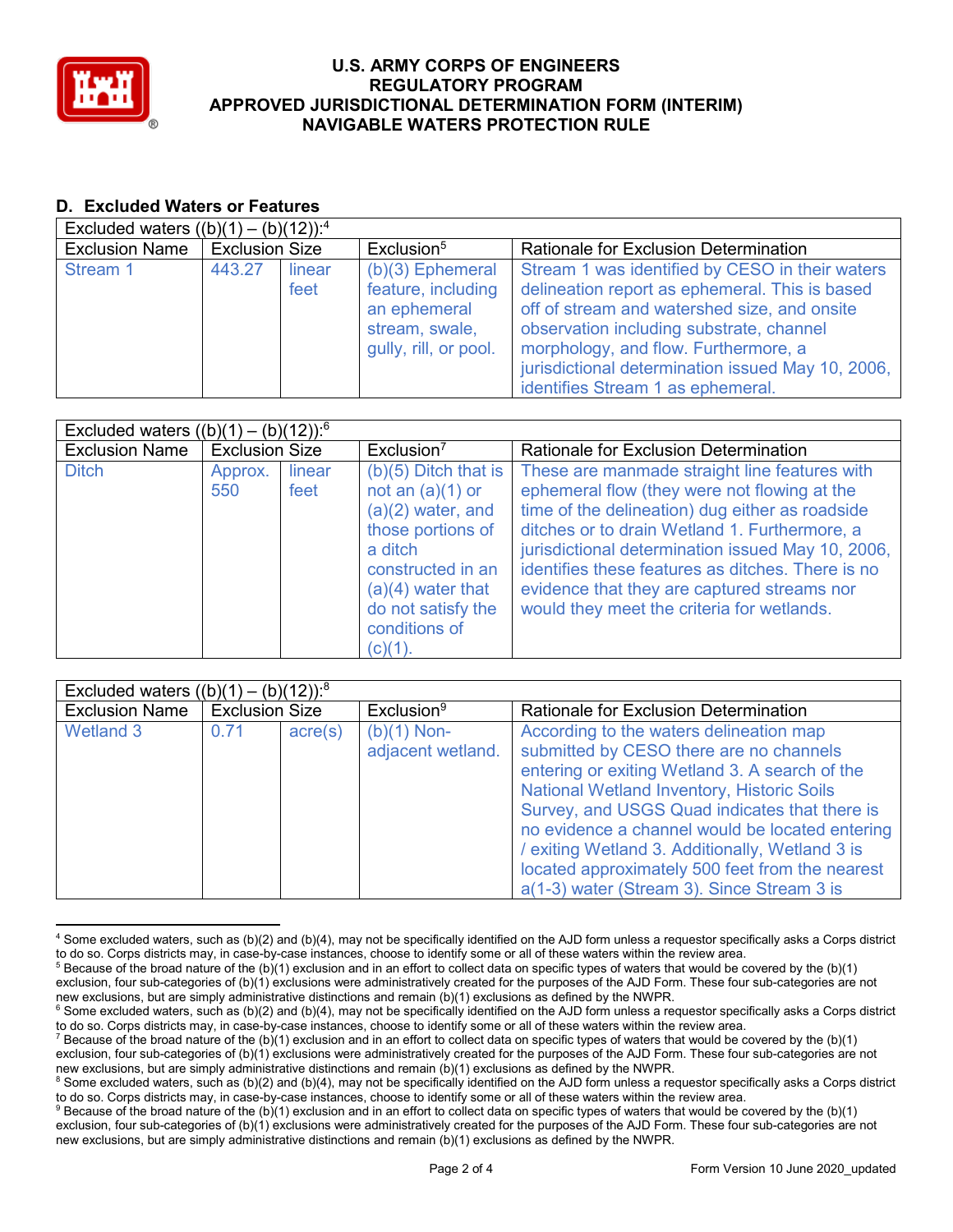

| Excluded waters $((b)(1) - (b)(12))$ : <sup>8</sup> |                       |                        |                                                                                                                                                                                                                                                                                                                                                                                                                                                                                                                                                                                                                                                                                                     |  |
|-----------------------------------------------------|-----------------------|------------------------|-----------------------------------------------------------------------------------------------------------------------------------------------------------------------------------------------------------------------------------------------------------------------------------------------------------------------------------------------------------------------------------------------------------------------------------------------------------------------------------------------------------------------------------------------------------------------------------------------------------------------------------------------------------------------------------------------------|--|
| <b>Exclusion Name</b>                               | <b>Exclusion Size</b> | Exclusion <sup>9</sup> | <b>Rationale for Exclusion Determination</b>                                                                                                                                                                                                                                                                                                                                                                                                                                                                                                                                                                                                                                                        |  |
|                                                     |                       |                        | located downslope from Wetland 3 it is<br>anticipated that water would flow from Wetland 3<br>towards Stream 3. Since no channels were<br>observed it is expected that a discrete<br>connection between Wetland 3 and an a(1-3)<br>water does not exist. Furthermore, the distance<br>between Wetland 3 and Stream 3, combined<br>with the elevation change between the two<br>waters leads to the conclusion that water from<br>Stream 3 would not inundate Wetland 3 in a<br>typical year. There are also no natural features<br>that would otherwise sever the connectivity of<br>this wetland and an $a(1-3)$ water. Based on the<br>above, Wetland 3 is determined to be an<br>excluded water. |  |

# **III. SUPPORTING INFORMATION**

**A. Select/enter all resources** that were used to aid in this determination and attach data/maps to this document and/or references/citations in the administrative record, as appropriate.

 $\boxtimes$  Information submitted by, or on behalf of, the applicant/consultant: Coles Energy – Mickey Mart / Taco Bell, Oberlin, OH, Natural Resources Technical Report, Pittsfield Townshipm Lorain County, Ohio, March 27, 2020, by CESO, Inc.

This information is sufficient for purposes of this AJD. Rationale: N/A

- $\Box$  Data sheets prepared by the Corps: Title(s) and/or date(s).
- ☐ Photographs: Aerial and Other: Title(s) and/or date(s).
- $\Box$  Corps site visit(s) conducted on: Date(s).

☒ Previous Jurisdictional Determinations (AJDs or PJDs): LRB-2006-00264, May 10, 2006, and LRB-2020-00595-PJD

- ☒ Antecedent Precipitation Tool: *provide detailed discussion in Section III.B*.
- ☒ USDA NRCS Soil Survey: Historic Soil Survey, Lorain County, OH
- ☒ USFWS NWI maps: National Wetlands Inventory, Oberlin, OH
- ☒ USGS topographic maps: Oberlin, OH 7.5 min

# **Other data sources used to aid in this determination:**

| Data Source (select)              | Name and/or date and other relevant information |
|-----------------------------------|-------------------------------------------------|
| <b>USGS Sources</b>               | N/A                                             |
| <b>USDA Sources</b>               | N/A                                             |
| <b>NOAA Sources</b>               | $N/A$ .                                         |
| <b>USACE Sources</b>              | $N/A$ .                                         |
| <b>State/Local/Tribal Sources</b> | N/A                                             |
| <b>Other Sources</b>              | N/A                                             |